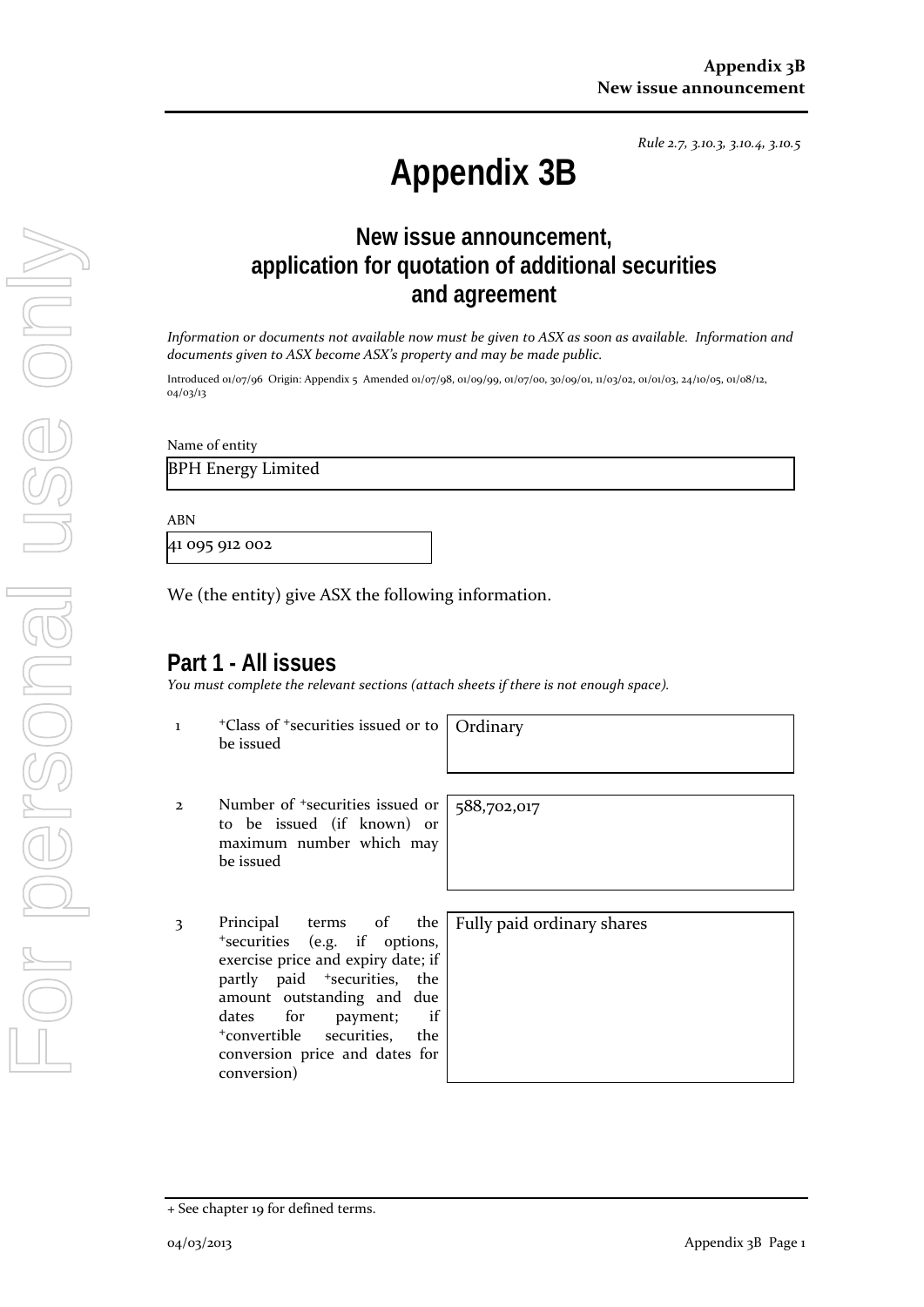| $\overline{4}$ | Do the <sup>+</sup> securities rank equally<br>in all respects from the <sup>+</sup> issue<br>date with an existing <sup>+</sup> class of<br>quoted +securities?                                                                                                                                                                                                                                                                | Yes                                                                                                                                                                                 |
|----------------|---------------------------------------------------------------------------------------------------------------------------------------------------------------------------------------------------------------------------------------------------------------------------------------------------------------------------------------------------------------------------------------------------------------------------------|-------------------------------------------------------------------------------------------------------------------------------------------------------------------------------------|
|                | If the additional <sup>+</sup> securities do<br>not rank equally, please state:<br>the date from which they do<br>the extent to which they<br>participate<br>for the<br>next<br>dividend, (in the case of a<br>distribution)<br>trust,<br><b>Or</b><br>interest payment<br>the extent to which they do<br>not rank equally, other than<br>in relation to the<br>next<br>dividend, distribution<br><b>or</b><br>interest payment |                                                                                                                                                                                     |
| 5              | Issue price or consideration                                                                                                                                                                                                                                                                                                                                                                                                    | \$0.002 per ordinary share                                                                                                                                                          |
| 6              | Purpose of the issue<br>(If issued as consideration for<br>the acquisition of assets, clearly<br>identify those assets)                                                                                                                                                                                                                                                                                                         | Company intends to<br>The<br>the<br>apply<br>subscription amounts to make further<br>investments in existing investment areas of<br>medical<br>oil<br>devices<br>and<br>and<br>gas, |

6a Is the entity an +eligible entity that has obtained security holder approval under rule 7.1A?

> If Yes, complete sections 6b – 6h *in relation to the +securities the subject of this Appendix 3B*, and comply with section 6i

- 6b The date the security holder resolution under rule 7.1A was passed
- 6c Number of +securities issued without security holder approval under rule 7.1

Yes

biotechnology, working capital, debt

reduction, and expenses of the offer.

23 November 2016

Nil

<sup>+</sup> See chapter 19 for defined terms.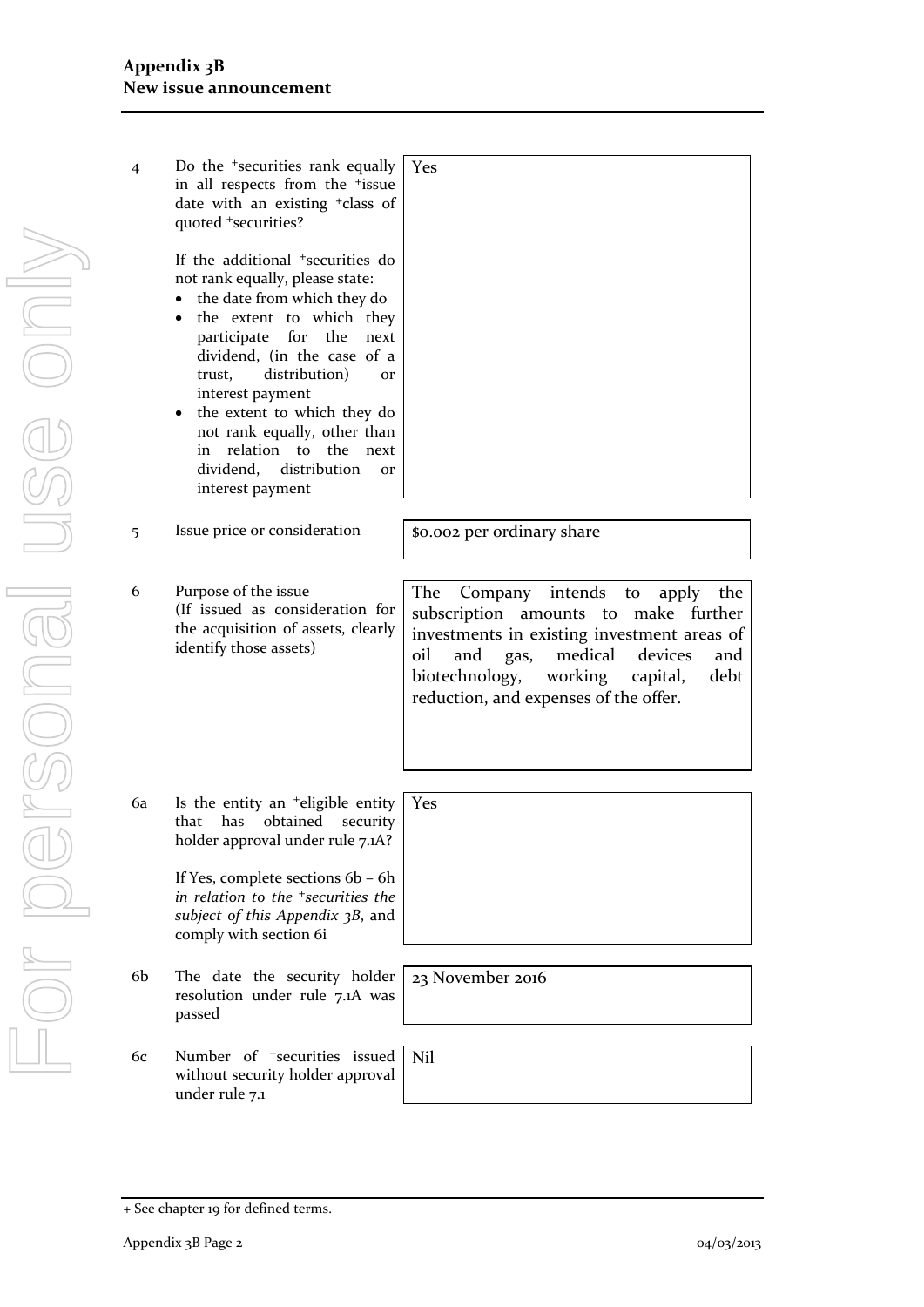- 6d Number of +securities issued with security holder approval under rule 7.1A Nil
- 6e Number of +securities issued with security holder approval under rule 7.3, or another specific security holder approval (specify date of meeting)
- 6f Number of +securities issued under an exception in rule 7.2
- 6g If +securities issued under rule 7.1A, was issue price at least 75% of 15 day VWAP as calculated under rule 7.1A.3? Include the +issue date and both values. Include the source of the VWAP calculation.
- 6h If +securities were issued under rule 7.1A for non-cash consideration, state date on which valuation of consideration was released to ASX Market Announcements
- 6i Calculate the entity's remaining issue capacity under rule 7.1 and rule 7.1A – complete Annexure 1 and release to ASX Market Announcements

#### 7 <sup>+</sup>Issue dates

Note: The issue date may be prescribed by ASX (refer to the definition of issue date in rule 19.12). For example, the issue date for a pro rata entitlement issue must comply with the applicable timetable in Appendix 7A.

Cross reference: item 33 of Appendix 3B.

8 Number and <sup>+</sup>class of all <sup>+</sup>securities quoted on ASX (*including* the <sup>+</sup>securities in section 2 if applicable)

| <sup>+</sup> Class     |
|------------------------|
| <b>Ordinary Shares</b> |
|                        |
|                        |
|                        |
|                        |
|                        |

588,702,017 fully paid ordinary shares

 $7.1 = 79,795,303$ 

Nil

N/A

N/A

 $7.1A = 58,130,202$ 

27 December 2017 (pr0posed)

<sup>+</sup> See chapter 19 for defined terms.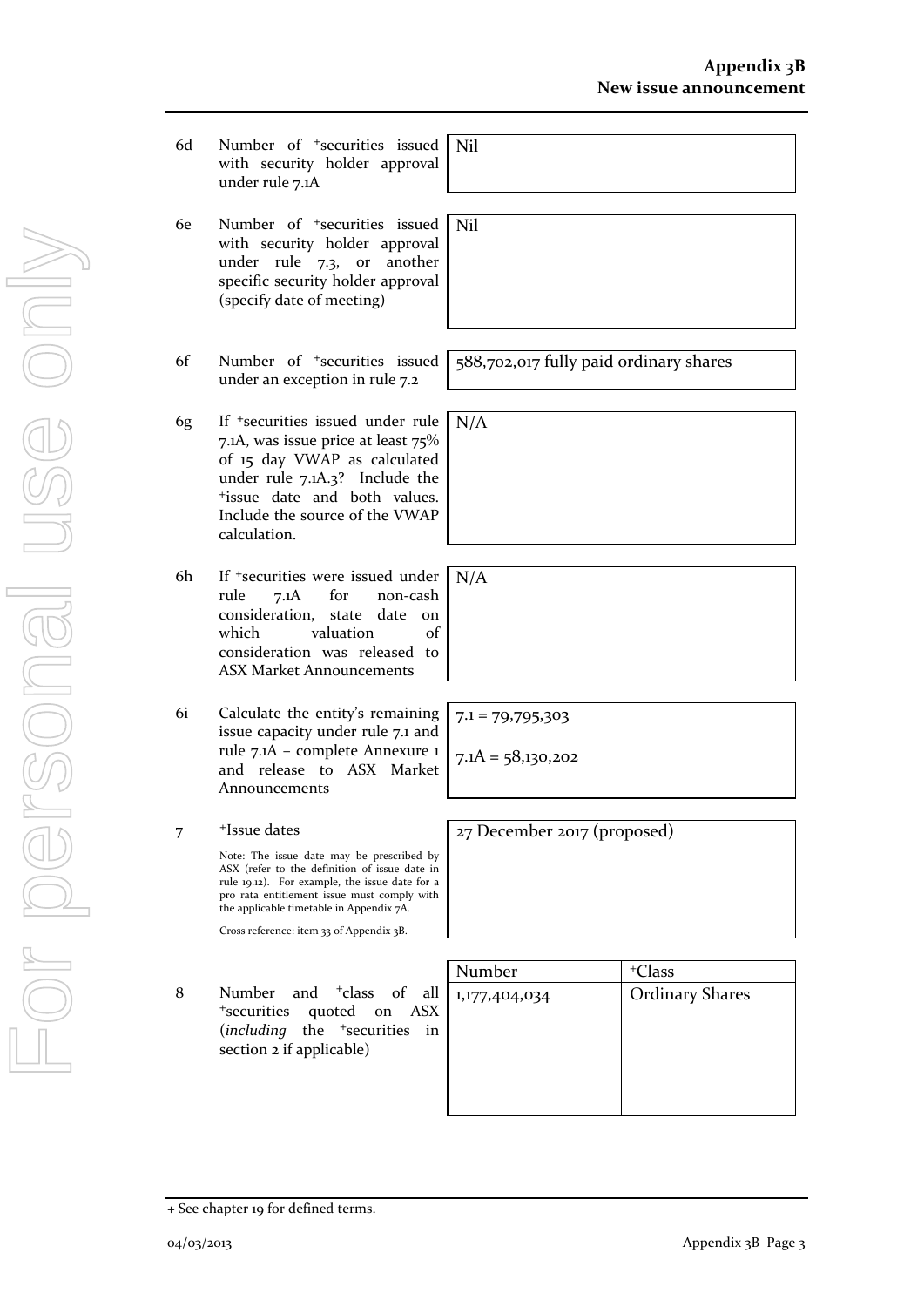|   |                                                                                                                                                | Number    | <sup>+</sup> Class                                                          |
|---|------------------------------------------------------------------------------------------------------------------------------------------------|-----------|-----------------------------------------------------------------------------|
| 9 | Number and <sup>+</sup> class of all<br>*securities not quoted on ASX<br>(including the <sup>+</sup> securities in<br>section 2 if applicable) | 1,015,000 | Options exercisable<br>\$0.08 each<br>at<br>expiring 30 June 2018           |
|   |                                                                                                                                                | 9,795,000 | Options exercisable<br>each<br>\$0.02<br>at<br>expiring 31 March<br>2020    |
|   |                                                                                                                                                | 2,000,000 | Options exercisable<br>\$0.02 each<br>at<br>expiring<br>30<br>November 2020 |
|   |                                                                                                                                                | 2,000,000 | Options exercisable<br>each<br>at \$0.02<br>expiring<br>30<br>November 2021 |

10 Dividend policy (in the case of a trust, distribution policy) on the increased capital (interests)

 $N/A$ 

# **Part 2 - Pro rata issue**

| 11 | security holder approval<br>Is.<br>required?                                                                | N <sub>o</sub>   |
|----|-------------------------------------------------------------------------------------------------------------|------------------|
|    |                                                                                                             |                  |
| 12 | Is the issue renounceable or non-   Non-renounceable<br>renounceable?                                       |                  |
|    |                                                                                                             |                  |
| 13 | Ratio in which the <sup>+</sup> securities<br>will be offered                                               | $1$ for $1$      |
|    |                                                                                                             |                  |
| 14 | <sup>+</sup> Class of <sup>+</sup> securities to which the<br>offer relates                                 | Ordinary shares  |
|    |                                                                                                             |                  |
| 15 | to determine<br>+Record date<br>entitlements                                                                | 28 November 2017 |
|    |                                                                                                             |                  |
| 16 | Will holdings on different<br>registers (or subregisters) be<br>aggregated for calculating<br>entitlements? | N/A              |
|    |                                                                                                             |                  |

<sup>+</sup> See chapter 19 for defined terms.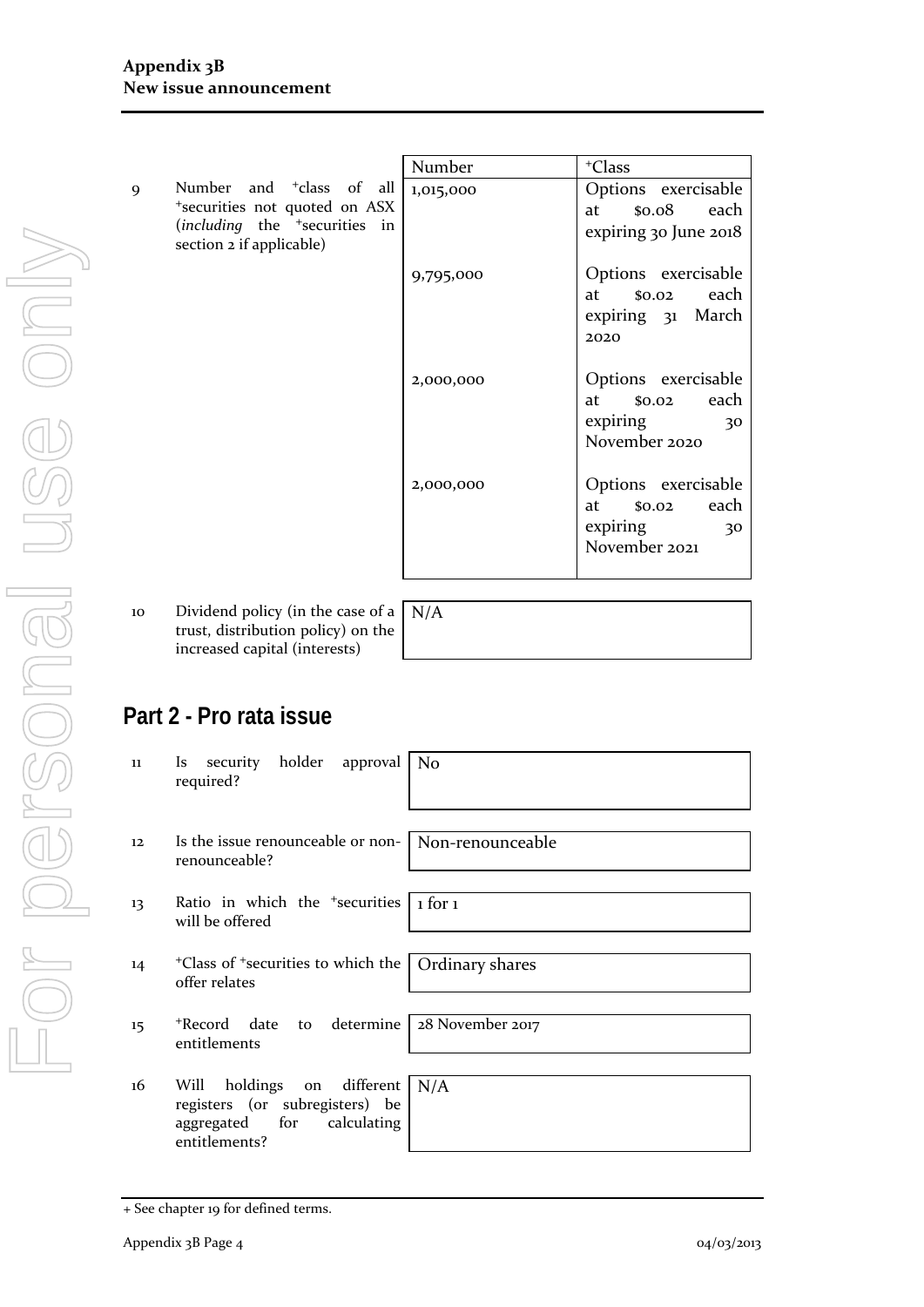New

| 17 | Policy for deciding entitlements<br>in relation to fractions                                                                                                                           | N/A                                              |
|----|----------------------------------------------------------------------------------------------------------------------------------------------------------------------------------------|--------------------------------------------------|
| 18 | Names of countries in which the<br>entity has security holders who<br>will not be<br>sent new<br>offer<br>documents                                                                    | Countries<br>outside Australia<br>and<br>Zealand |
|    | Note: Security holders must be told how their<br>entitlements are to be dealt with.                                                                                                    |                                                  |
|    | Cross reference: rule 7.7.                                                                                                                                                             |                                                  |
| 19 | Closing date for receipt<br>of<br>acceptances or renunciations                                                                                                                         | 18 December 2017                                 |
| 20 | Names of any underwriters                                                                                                                                                              | N/A                                              |
| 21 | Amount of any underwriting fee<br>or commission                                                                                                                                        | N/A                                              |
| 22 | Names of any brokers to the<br>issue                                                                                                                                                   | N/A                                              |
| 23 | Fee or commission payable to the<br>broker to the issue                                                                                                                                | N/A                                              |
| 24 | Amount of any handling fee<br>payable to brokers who lodge<br>acceptances or renunciations on<br>behalf of security holders                                                            | N/A                                              |
| 25 | If the issue is contingent on<br>security holders' approval, the<br>date of the meeting                                                                                                | N/A                                              |
| 26 | Date entitlement and acceptance<br>form and offer documents will be<br>sent to persons entitled                                                                                        | 1 December 2017                                  |
| 27 | If the entity has issued options,<br>and the terms entitle option<br>holders<br>participate<br>to<br>on<br>exercise, the date<br>on which<br>notices will be sent to option<br>holders | 22 November 2017                                 |
| 28 | Date rights trading will begin (if<br>applicable)                                                                                                                                      | N/A                                              |
| 29 | Date rights trading will end (if                                                                                                                                                       | N/A                                              |
|    |                                                                                                                                                                                        |                                                  |

+ See chapter 19 for defined terms.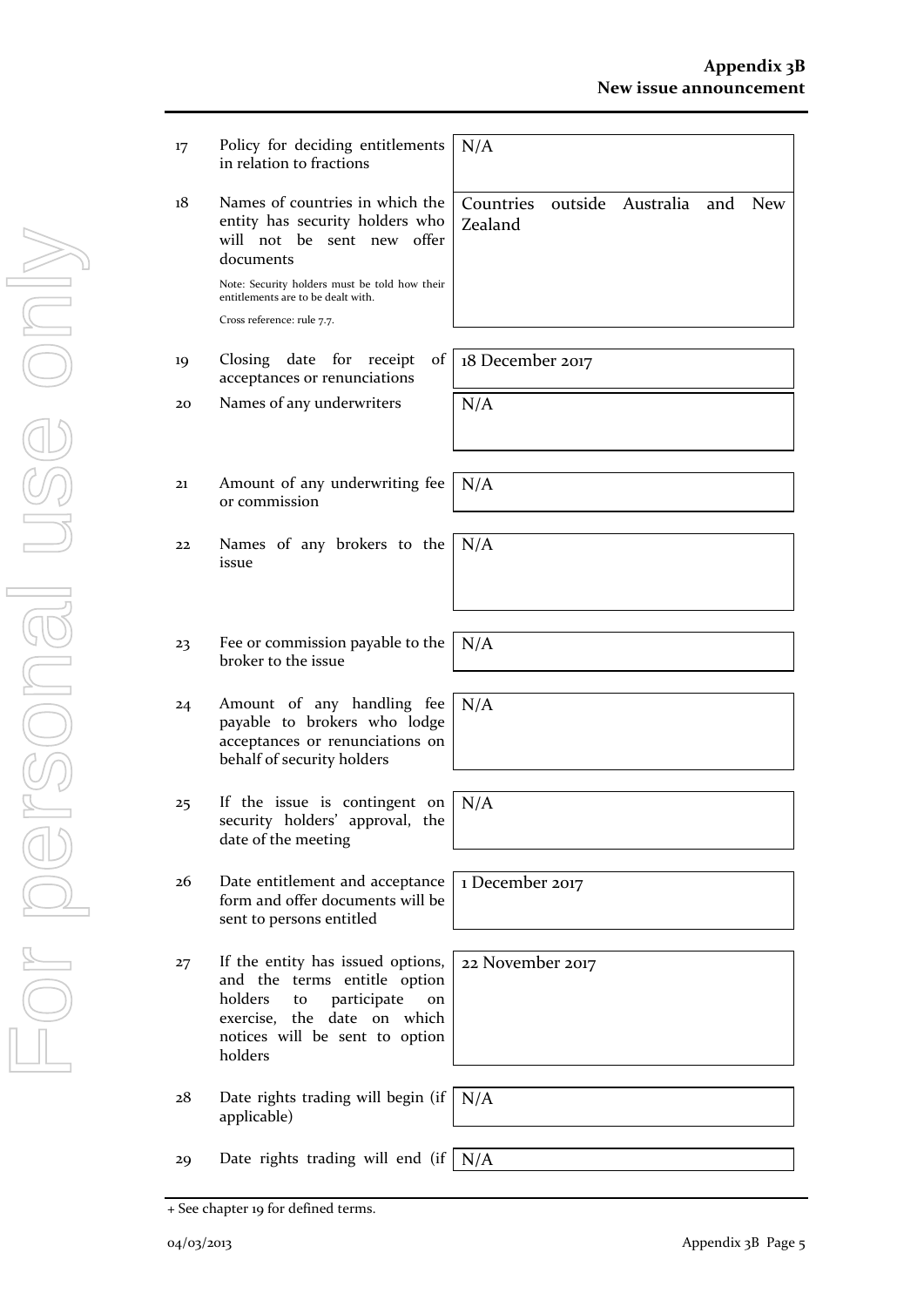|    | applicable)                                                                                                   |                             |
|----|---------------------------------------------------------------------------------------------------------------|-----------------------------|
|    |                                                                                                               |                             |
| 30 | How do security holders sell<br>their entitlements in full through<br>a broker?                               | N/A                         |
|    |                                                                                                               |                             |
| 31 | How do security holders sell part<br>of their entitlements through a<br>broker and accept for the<br>balance? | N/A                         |
|    |                                                                                                               |                             |
|    |                                                                                                               |                             |
| 32 | How do security holders dispose<br>of their entitlements (except by<br>sale through a broker)?                | N/A                         |
|    |                                                                                                               |                             |
| 33 | <sup>+</sup> Issue date                                                                                       | 27 December 2017 (proposed) |
|    |                                                                                                               |                             |

## **Part 3 - Quotation of securities**

*You need only complete this section if you are applying for quotation of securities*

34 Type of <sup>+</sup>securities (*tick one*)

For personal use only

r personal

USG ONN

- (a)  $\overline{X}$  <sup>+</sup>Securities described in Part 1
- (b) | All other <sup>+</sup>securities

Example: restricted securities at the end of the escrowed period, partly paid securities that become fully paid, employee incentive share securities when restriction ends, securities issued on expiry or conversion of convertible securities

#### **Entities that have ticked box 34(a)**

#### **Additional securities forming a new class of securities**

|           |  |  | Tick to indicate you are providing the information or |  |
|-----------|--|--|-------------------------------------------------------|--|
| documents |  |  |                                                       |  |

35 If the <sup>+</sup>securities are <sup>+</sup>equity securities, the names of the 20 largest holders of the additional <sup>+</sup>securities, and the number and percentage of additional <sup>+</sup>securities held by those holders

36 If the <sup>+</sup>securities are <sup>+</sup>equity securities, a distribution schedule of the additional <sup>+</sup>securities setting out the number of holders in the categories 1 - 1,000

<sup>+</sup> See chapter 19 for defined terms.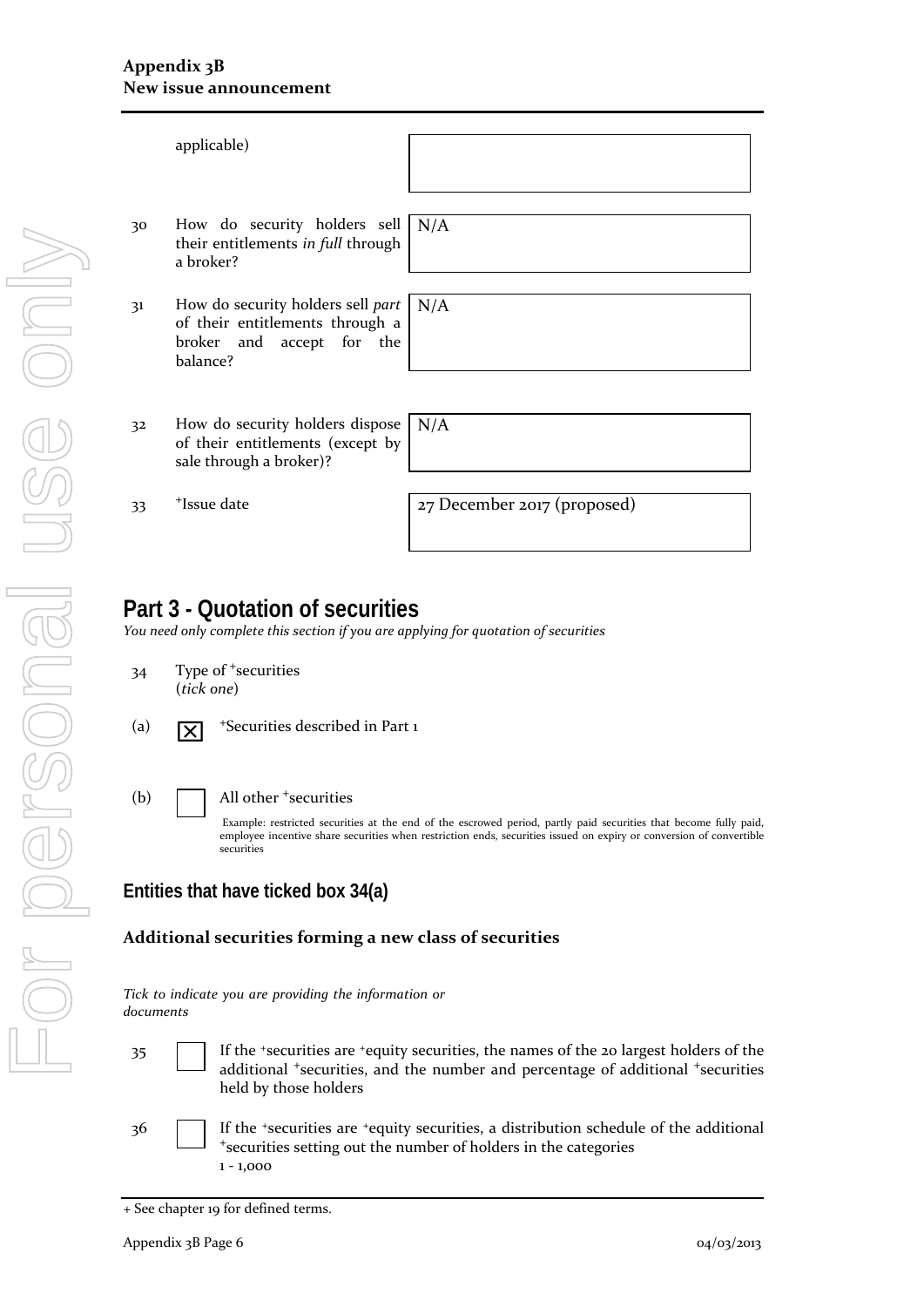1,001 - 5,000 5,001 - 10,000 10,001 - 100,000 100,001 and over

37 A copy of any trust deed for the additional +securities

### **Entities that have ticked box 34(b)**

- 38 Number of <sup>+</sup>securities for which <sup>+</sup>quotation is sought
- 39 <sup>+</sup>Class of <sup>+</sup>securities for which quotation is sought
- 40 Do the <sup>+</sup>securities rank equally in all respects from the <sup>+</sup>issue date with an existing <sup>+</sup>class of quoted <sup>+</sup>securities?

If the additional <sup>+</sup>securities do not rank equally, please state:

- the date from which they do
- the extent to which they participate for the next dividend, (in the case of a trust, distribution) or interest payment
- the extent to which they do not rank equally, other than in relation to the next dividend, distribution or interest payment
- 41 Reason for request for quotation now

Example: In the case of restricted securities, end of restriction period

(if issued upon conversion of another <sup>+</sup>security, clearly identify that other <sup>+</sup>security)

42 Number and <sup>+</sup>class of all <sup>+</sup>securities quoted on ASX (*including* the <sup>+</sup>securities in clause 38)

| <sup>+</sup> Class |
|--------------------|
|                    |
|                    |
|                    |
|                    |
|                    |

<sup>+</sup> See chapter 19 for defined terms.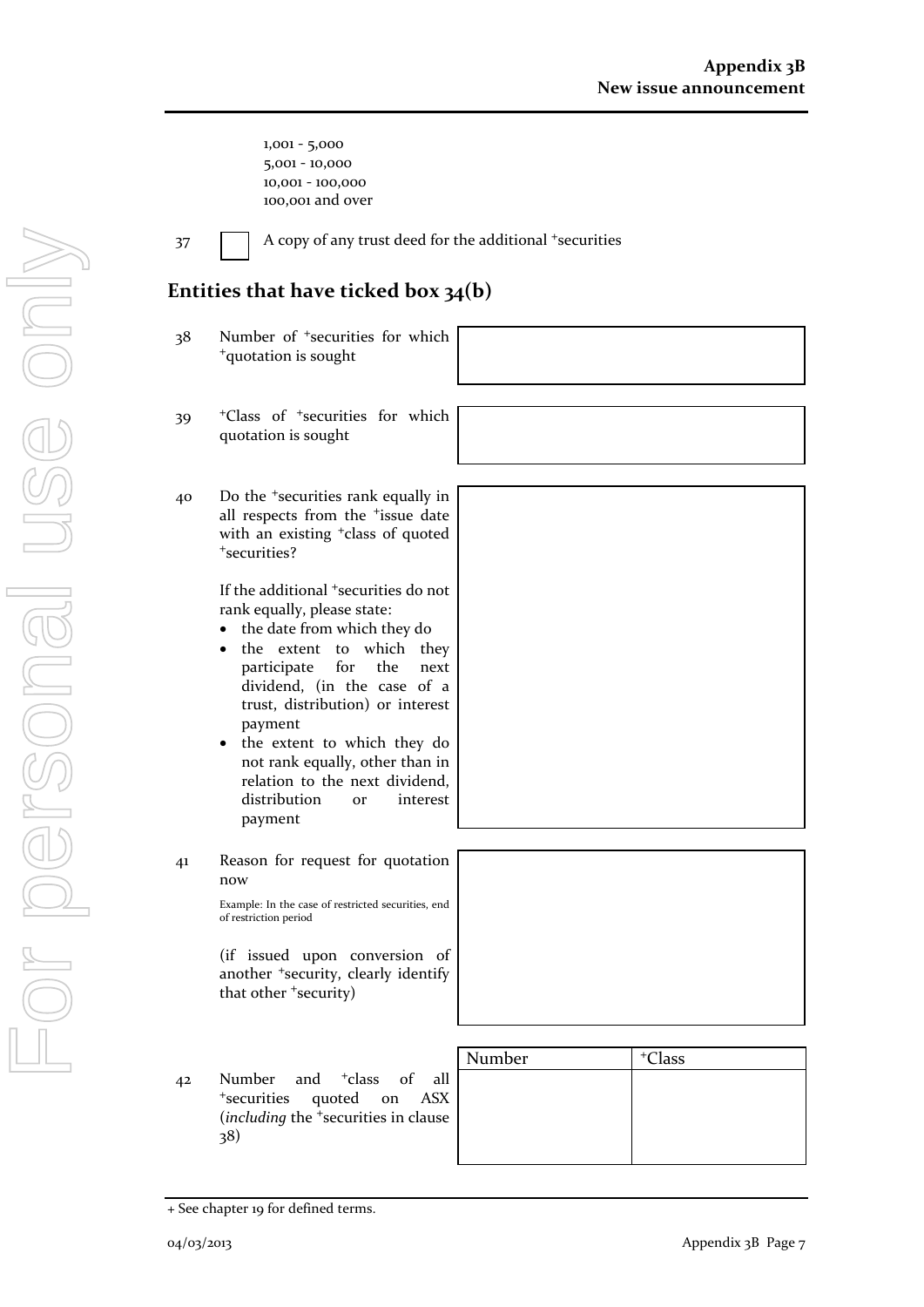#### **Quotation agreement**

- 1 <sup>+</sup>Quotation of our additional +securities is in ASX's absolute discretion. ASX may quote the +securities on any conditions it decides.
- 2 We warrant the following to ASX.
	- The issue of the *\*securities* to be quoted complies with the law and is not for an illegal purpose.
	- There is no reason why those +securities should not be granted +quotation.
	- An offer of the <sup>+</sup>securities for sale within 12 months after their issue will not require disclosure under section  $707(3)$  or section  $1012C(6)$  of the Corporations Act.

Note: An entity may need to obtain appropriate warranties from subscribers for the securities in order to be able to give this warranty

- Section 724 or section 1016E of the Corporations Act does not apply to any applications received by us in relation to any +securities to be quoted and that no-one has any right to return any +securities to be quoted under sections 737, 738 or 1016F of the Corporations Act at the time that we request that the +securities be quoted.
- If we are a trust, we warrant that no person has the right to return the <sup>+</sup>securities to be quoted under section 1019B of the Corporations Act at the time that we request that the +securities be quoted.
- 3 We will indemnify ASX to the fullest extent permitted by law in respect of any claim, action or expense arising from or connected with any breach of the warranties in this agreement.
- 4 We give ASX the information and documents required by this form. If any information or document is not available now, we will give it to ASX before <sup>+</sup>quotation of the +securities begins. We acknowledge that ASX is relying on the information and documents. We warrant that they are (will be) true and complete.

Sign here: ............................................................Date: 22 November 2017 (Director/Company secretary)

Print name: David Breeze

== == == == ==

<sup>+</sup> See chapter 19 for defined terms.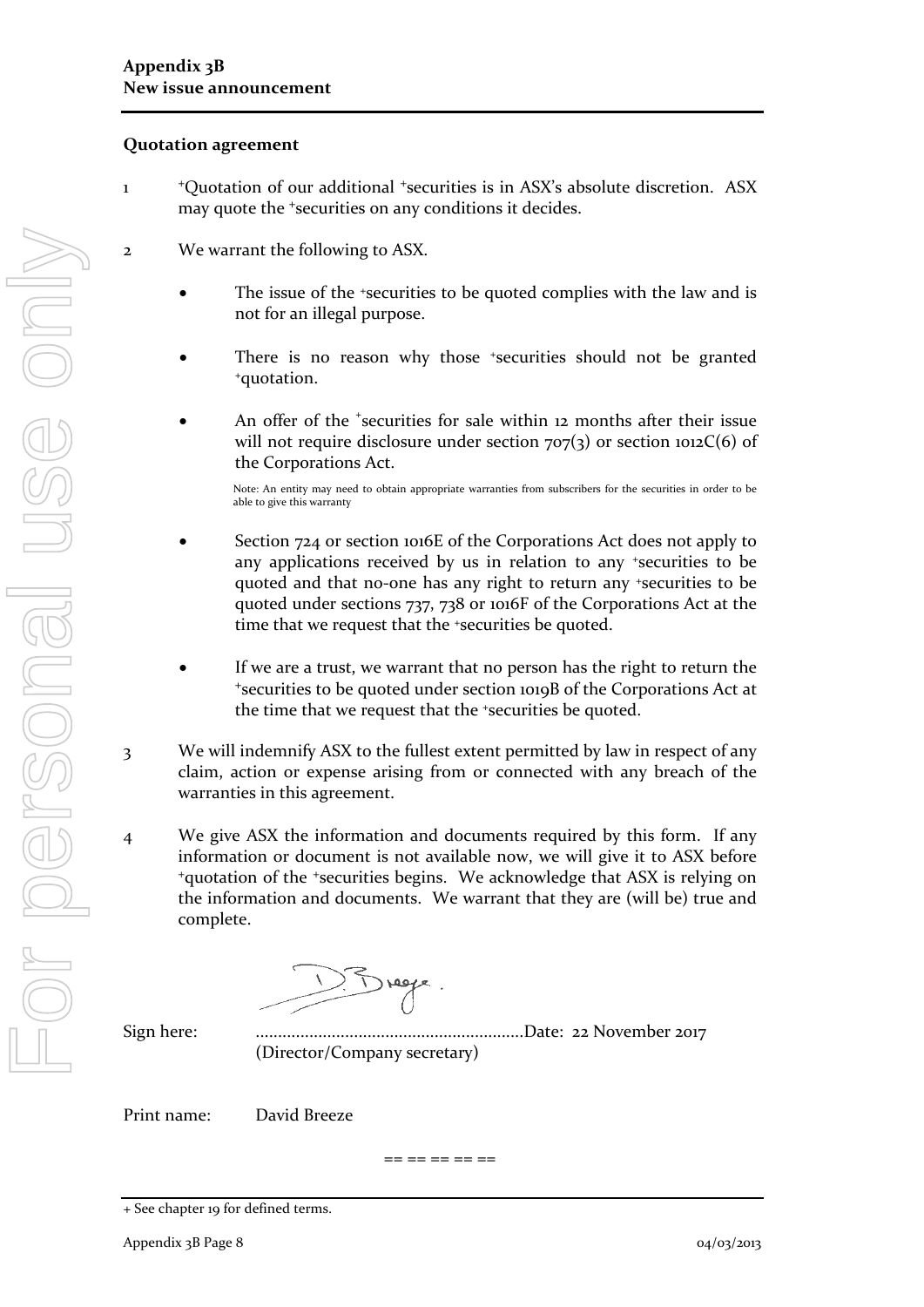# **Appendix 3B – Annexure 1**

## **Calculation of placement capacity under rule 7.1 and rule 7.1A for eligible entities**

Introduced 01/08/12 Amended 04/03/13

## **Part 1**

| Rule 7.1 – Issues exceeding 15% of capital                                                                                                                                                                                                                                                                                      |             |  |
|---------------------------------------------------------------------------------------------------------------------------------------------------------------------------------------------------------------------------------------------------------------------------------------------------------------------------------|-------------|--|
| Step 1: Calculate "A", the base figure from which the placement<br>capacity is calculated                                                                                                                                                                                                                                       |             |  |
| <b>Insert</b> number of fully paid <sup>+</sup> ordinary<br>securities on issue 12 months before the<br>*issue date or date of agreement to issue                                                                                                                                                                               | 361,600,549 |  |
| Add the following:                                                                                                                                                                                                                                                                                                              |             |  |
| Number of fully paid *ordinary securities<br>issued in that 12 month period under an<br>exception in rule 7.2                                                                                                                                                                                                                   | 219,701,468 |  |
| Number of fully paid <sup>+</sup> ordinary securities<br>issued in that 12 month period with<br>shareholder approval                                                                                                                                                                                                            |             |  |
| Number of partly paid +ordinary<br>$\bullet$<br>securities that became fully paid in that<br>12 month period                                                                                                                                                                                                                    |             |  |
| Note:<br>Include only ordinary securities here -<br>other classes of equity securities cannot<br>be added<br>Include here (if applicable) the securities<br>the subject of the Appendix 3B to which<br>this form is annexed<br>It may be useful to set out issues of<br>securities on different dates as separate<br>line items |             |  |
| <b>Subtract</b> the number of fully paid <sup>+</sup> ordinary<br>securities cancelled during that 12 month<br>period                                                                                                                                                                                                           | Nil         |  |
| "А"                                                                                                                                                                                                                                                                                                                             | 581,302,017 |  |

<sup>+</sup> See chapter 19 for defined terms.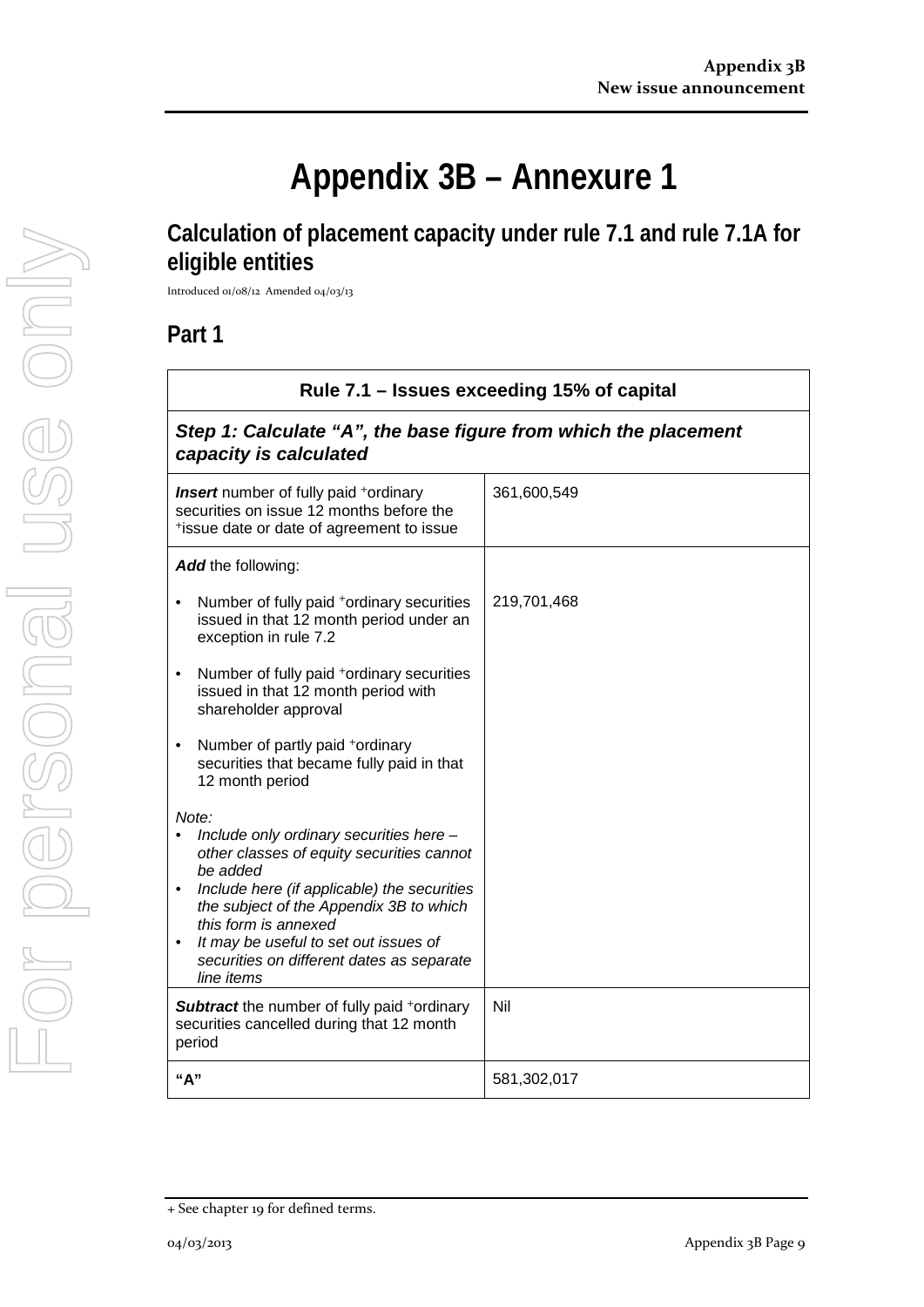| Step 2: Calculate 15% of "A" |                                      |
|------------------------------|--------------------------------------|
| "B"                          | 0.15                                 |
|                              | [Note: this value cannot be changed] |
| <b>Multiply</b> "A" by 0.15  | 87,195,303                           |

#### *Step 3: Calculate "C", the amount of placement capacity under rule 7.1 that has already been used*

| <b>Insert</b> number of <sup>+</sup> equity securities issued<br>or agreed to be issued in that 12 month<br>period not counting those issued:<br>Under an exception in rule 7.2<br>Under rule 7.1A<br>With security holder approval under rule<br>٠<br>7.1 or rule 7.4<br>Note:<br>This applies to equity securities, unless<br>specifically excluded - not just ordinary<br>securities<br>Include here (if applicable) the securities<br>the subject of the Appendix 3B to which<br>this form is annexed<br>It may be useful to set out issues of<br>securities on different dates as separate<br>line items | 7,400,000                                                          |
|---------------------------------------------------------------------------------------------------------------------------------------------------------------------------------------------------------------------------------------------------------------------------------------------------------------------------------------------------------------------------------------------------------------------------------------------------------------------------------------------------------------------------------------------------------------------------------------------------------------|--------------------------------------------------------------------|
| "C"                                                                                                                                                                                                                                                                                                                                                                                                                                                                                                                                                                                                           | 7,400,000                                                          |
| Step 4: Subtract "C" from ["A" x "B"] to calculate remaining<br>placement capacity under rule 7.1                                                                                                                                                                                                                                                                                                                                                                                                                                                                                                             |                                                                    |
| "A" x 0.15                                                                                                                                                                                                                                                                                                                                                                                                                                                                                                                                                                                                    | 87,195,303                                                         |
| Note: number must be same as shown in<br>Step <sub>2</sub>                                                                                                                                                                                                                                                                                                                                                                                                                                                                                                                                                    |                                                                    |
| Subtract "C"                                                                                                                                                                                                                                                                                                                                                                                                                                                                                                                                                                                                  | 7,400,000                                                          |
| Note: number must be same as shown in<br>Step 3                                                                                                                                                                                                                                                                                                                                                                                                                                                                                                                                                               |                                                                    |
| <b>Total</b> ["A" $\times$ 0.15] - "C"                                                                                                                                                                                                                                                                                                                                                                                                                                                                                                                                                                        | 79,795,303                                                         |
|                                                                                                                                                                                                                                                                                                                                                                                                                                                                                                                                                                                                               | [Note: this is the remaining placement<br>capacity under rule 7.1] |

<sup>+</sup> See chapter 19 for defined terms.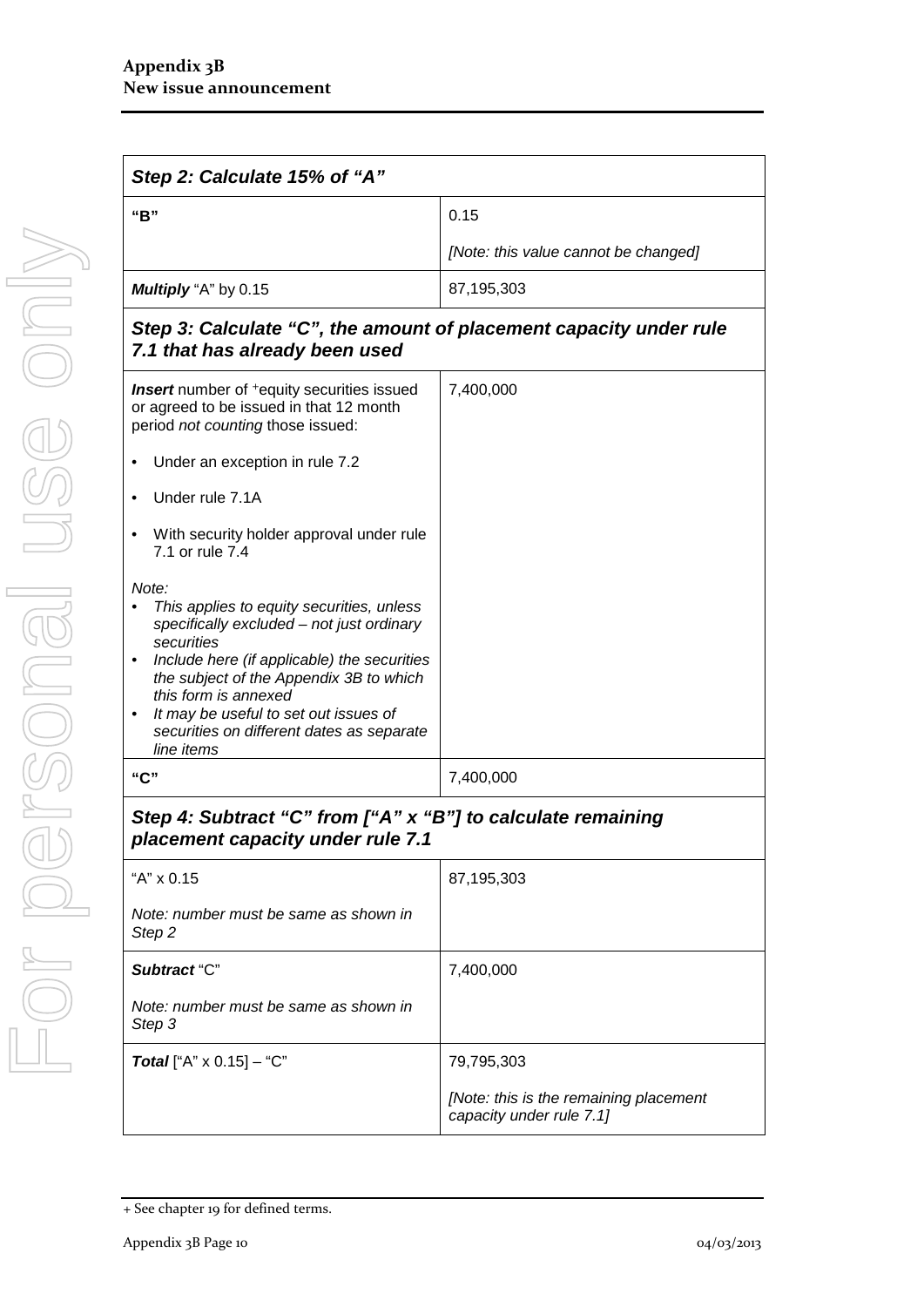# **Part 2**

|                                                                                                                                                                                                                                                                                                                                                                                                                                                                                      | Rule 7.1A – Additional placement capacity for eligible entities |  |
|--------------------------------------------------------------------------------------------------------------------------------------------------------------------------------------------------------------------------------------------------------------------------------------------------------------------------------------------------------------------------------------------------------------------------------------------------------------------------------------|-----------------------------------------------------------------|--|
| Step 1: Calculate "A", the base figure from which the placement<br>capacity is calculated                                                                                                                                                                                                                                                                                                                                                                                            |                                                                 |  |
| "A"                                                                                                                                                                                                                                                                                                                                                                                                                                                                                  | 581,302,017                                                     |  |
| Note: number must be same as shown in<br>Step 1 of Part 1                                                                                                                                                                                                                                                                                                                                                                                                                            |                                                                 |  |
| Step 2: Calculate 10% of "A"                                                                                                                                                                                                                                                                                                                                                                                                                                                         |                                                                 |  |
| "D"                                                                                                                                                                                                                                                                                                                                                                                                                                                                                  | 0.10                                                            |  |
|                                                                                                                                                                                                                                                                                                                                                                                                                                                                                      | Note: this value cannot be changed                              |  |
| Multiply "A" by 0.10                                                                                                                                                                                                                                                                                                                                                                                                                                                                 | 58,130,202                                                      |  |
| Step 3: Calculate "E", the amount of placement capacity under rule<br>7.1A that has already been used<br><b>Insert</b> number of <sup>+</sup> equity securities issued                                                                                                                                                                                                                                                                                                               | Nil                                                             |  |
| or agreed to be issued in that 12 month<br>period under rule 7.1A                                                                                                                                                                                                                                                                                                                                                                                                                    |                                                                 |  |
| Notes:<br>This applies to equity securities $-$ not<br>just ordinary securities<br>Include here $-$ if applicable $-$ the<br>securities the subject of the Appendix<br>3B to which this form is annexed<br>Do not include equity securities issued<br>under rule 7.1 (they must be dealt with<br>in Part 1), or for which specific security<br>holder approval has been obtained<br>It may be useful to set out issues of<br>securities on different dates as separate<br>line items |                                                                 |  |
| "E"                                                                                                                                                                                                                                                                                                                                                                                                                                                                                  | Nil                                                             |  |

<sup>+</sup> See chapter 19 for defined terms.